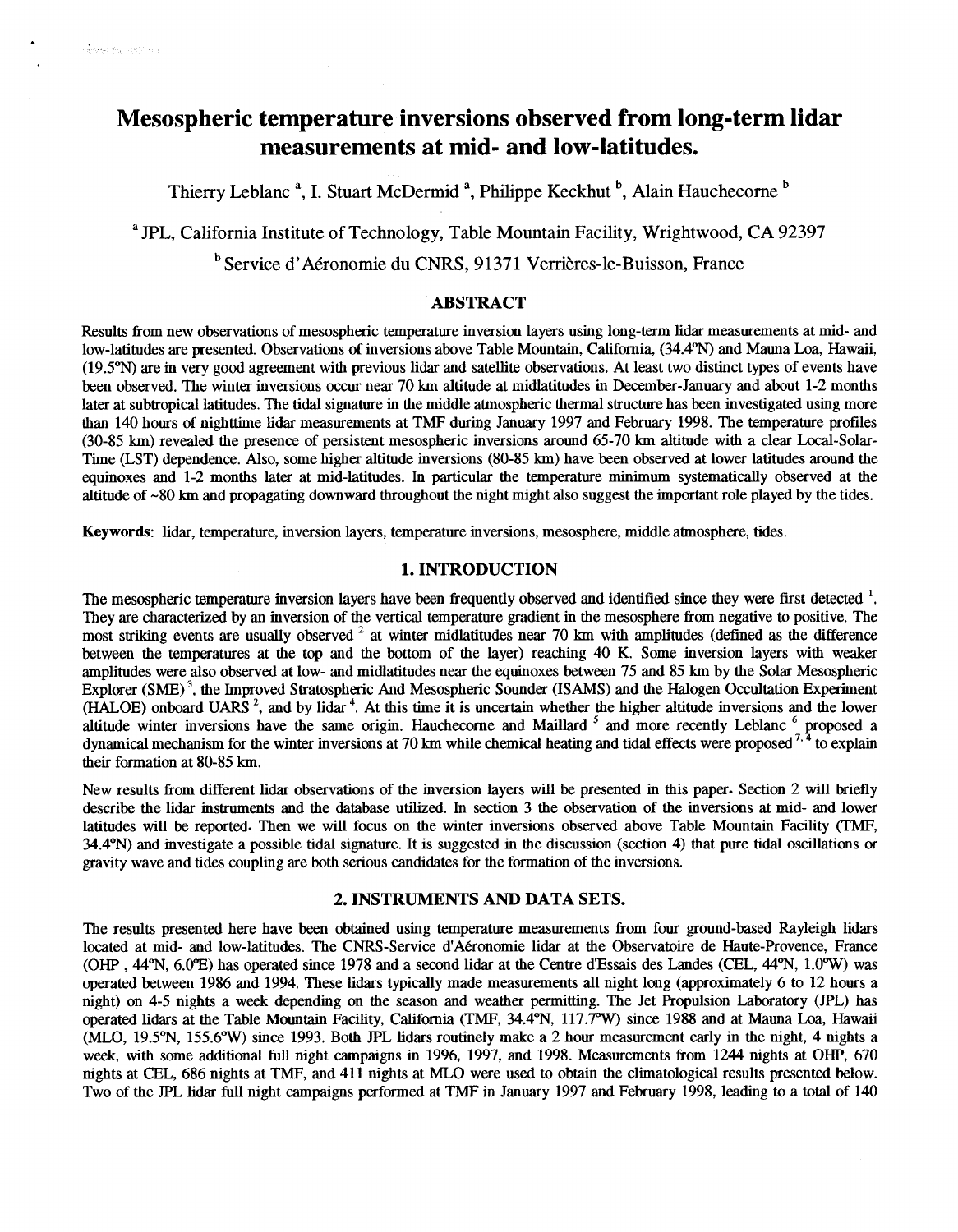<span id="page-1-0"></span>hours of nighttime measurements distributed between ~19:00 and ~5:00 LST have been used to investigate the tidal signature in the winter midlatitude temperature inversions.

Basically, the lidars transmit a laser into the atmosphere where it is Rayleigh backscattered by the air molecules. The intensity of the backscattered radiation received by a telescope on the ground is proportional to the number of molecules, i.e. the air density. The temperature is then deduced from the density using the classic hydrostatic equilibrium and ideal gas law assumptions. The potential 20 K total error at the top of the profiles (principally due to the use of **a** priori information and to the low signal at the top) decreases rapidly to a few kelvins 10 km below, and to a few tenths of kelvins 20 km below. The instrument specifications and principle have already been extensively documented '.

# **3. DATA ANALYSIS AND RESULTS**

#### *3.1 Climatology of the temperature inversions.*

Figure 1 shows 9 nightly mean temperature profiles taken between December 1 and 10, 1991, at OHP (44<sup>o</sup>N). The shaded area represents the temperature plus and minus its calculated total error. The dashed lines indicate the monthly temperature climatology for December taken from CIRA-86 '. **A** strong temperature inversion *can* be seen to develop near 70 km starting on December 2, reaching a very large 55 K amplitude *on* December 5, then weakening and almost disappearing on December 10. This illustrates the magnitude and day-to-day variability of such winter inversions. Lifetimes of a few hours to a few days have been reported in the past<sup>2</sup>.



**Figure 1.** Nightly mean lidar temperature profiles between November **30** and December 10,1991 over *OHP* (44.0°N). Integration times run from 6 h **45** min to 12 h depending on weather conditions. The dashed line is the CIRA-86 profile.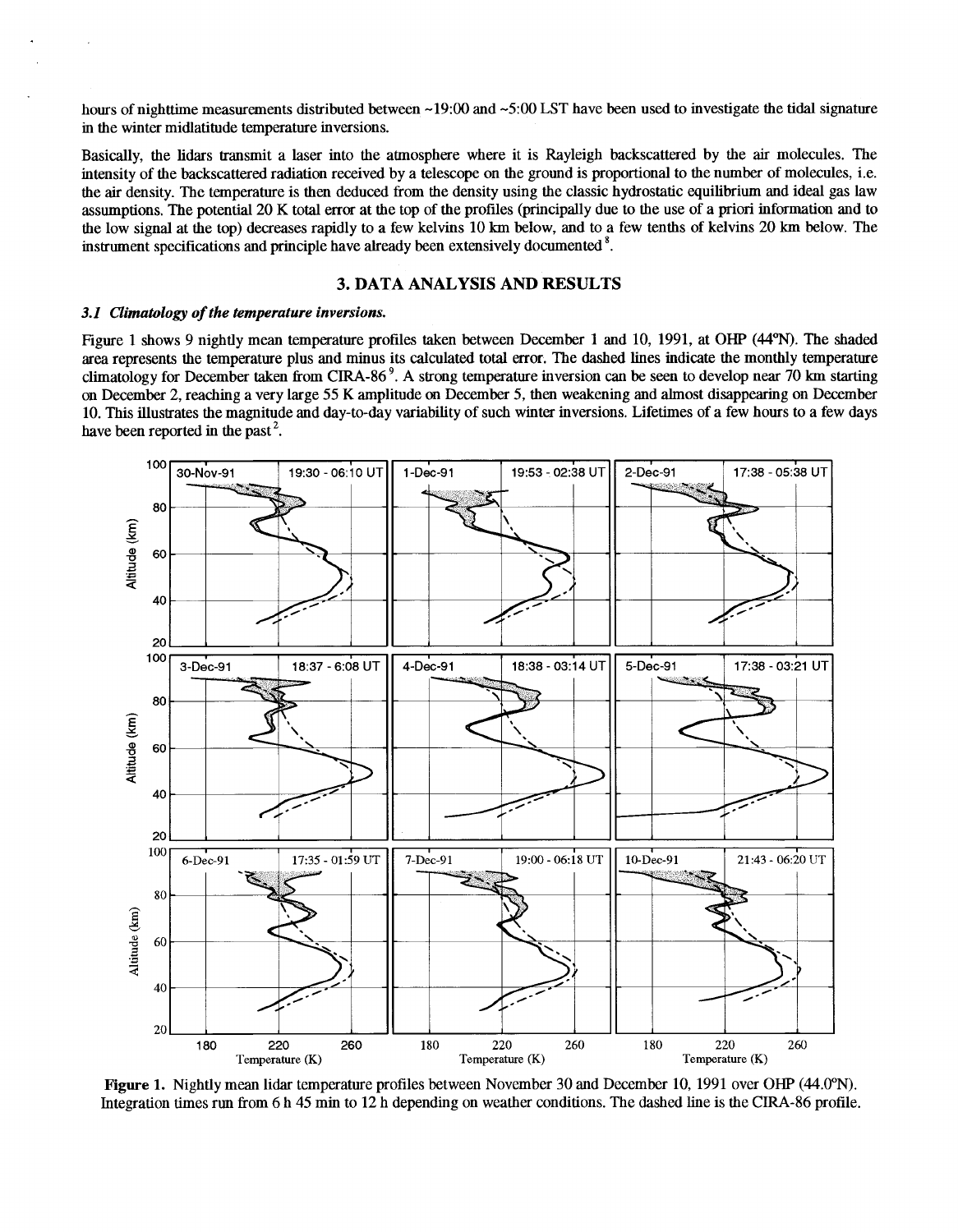The nighttime evolution of a winter inversion at TMF (34.4°N) is illustrated in Figure 2 for the night of January 10, 1997. The temperature profiles are plotted every 1 hour and shifted by 10 K/hour to illustrate the time evolution. The first profile was taken at the very beginning of the night and the last profile at the very end. The total time separating the first and last profiles is approximately 12 hours. An important modulation of the amplitude (minimum of 10 K, maximum of 27 K) and an apparent downward propagation throughout the night are evident. These two characteristics are found almost every time. Occasionally (not shown here) the top of the inversion has been observed to propagate upward during short periods. The approximate downward phase speed of the inversion is 0.3 to 0.5 km/hour (8 to 14 cm.s<sup>-1</sup>).



Figure 2. Hourly mean temperature profiles over TMF (34.4°N, 117°W) for January 10, 1997. Each profile is right-shifted by 10 K/hour, starting at 2:11 UT, ending at 13:40 UT. The dotted-dashed lines are the CIRA-86 climatology for January at the latitude of TMF. The lidar profile on the right-hand side is the nightly mean profile.



Figure 3. Same as figure 2, but over MLO (19.5°N, 155°W) for October 10, 1996. Starting and ending times are 5:25 UT and **15:01** UT. The dotted-dashed lines are the **CIRA-86** climatology for October at the latitude **of** MLO.

Figure **3** shows the nighttime evolution **of** a temperature inversion observed at MLO **(19.5"N)** on October 10, **1996.** In contrast to the winter inversions observed near 65-70 km at OHP and TMF, this inversion takes place near 80 km. The 40 K amplitude observed here is larger than the typical **10-20** K more frequently observed at this altitude. **A** downward propagation throughout the night is clearly observed. Some similar low-latitudes lidar observations **of** temperature inversions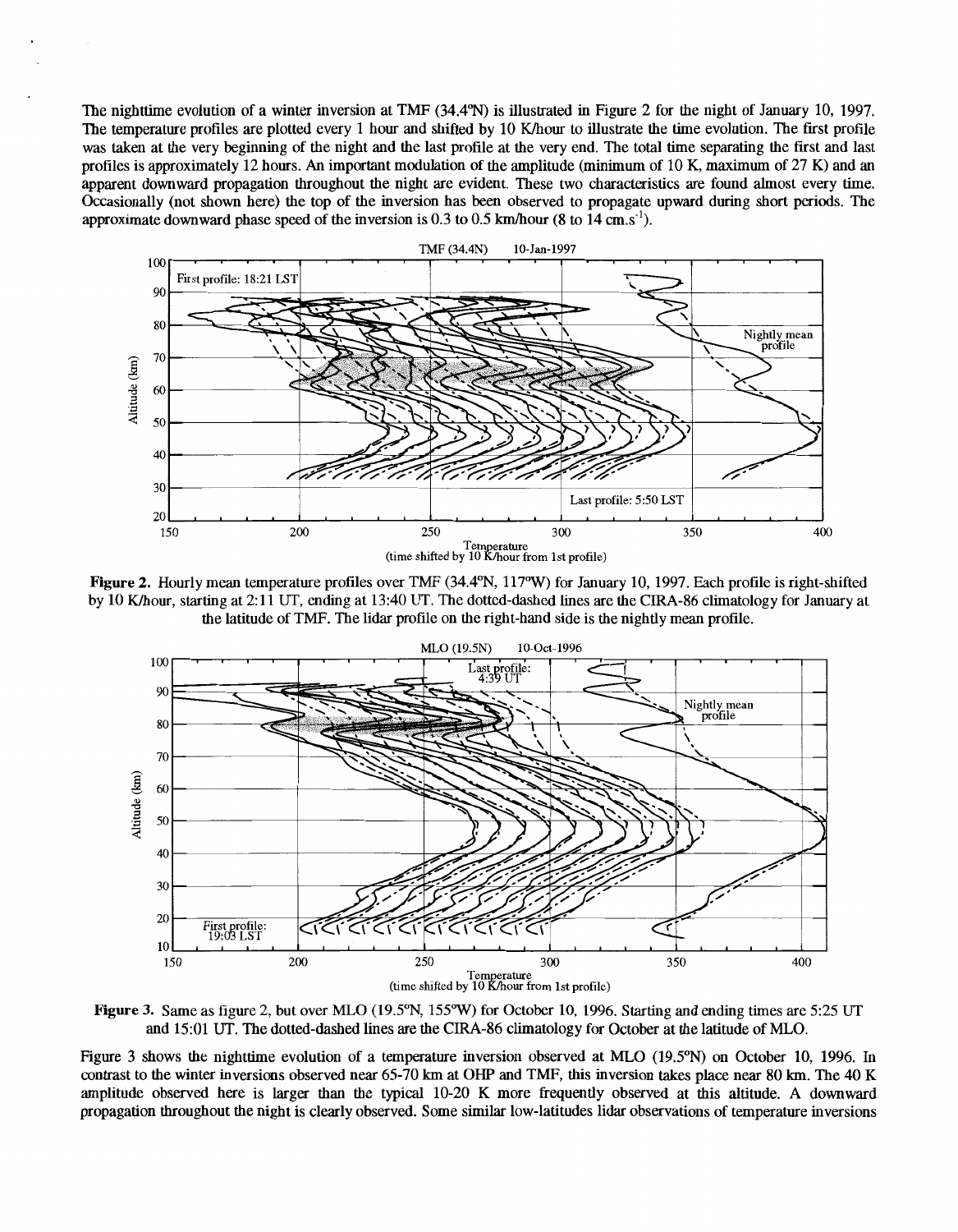have been reported previously by Dao et al  $^{10}$ . Although their calculations were presented for a single day only (October 21, 1993), they inferred that the vertical phase speed and vertical wavelength of -20 **km** corresponded to a diurnal tide.

Figures 4 (a) to (d) show the climatological average of the amplitude of the inversions as a function of altitude and season, observed at *OHP* (a) between 1984 and 1995, at CEL (b) between 1986 and 1994, at TMF (c) between 1990 and mid-1997, and at MLO (d) between mid-1993 and mid-1997. The altitude of the inversions is defined here as the center ofthe inversion layer. In order not to introduce errors due to the a priori initialization, the search for inversion layers was performed only up to about 10 **km** below the actual top of the profiles. This leads to top altitudes around 82 **km** for *OX",* CEL, and MLO, and 78 km for TMF. At mid- and subtropical latitudes (i.e. *OX",* CEL and TMF), the amplitude of the inversions at 70 **km**  follows a well defined annual cycle with a maximum in winter. The winter maximum at TMF occurs 1 month later than at *OHP* and CEL (in January-February instead of December-January). This was already observed in a recent temperature climatology **ll.** At 80 **km** a larger but narrower maximum is observed in October-November that is well separated from the winter inversions, especially at *OHP.* Though they appear to be separated from the winter inversions in Figure 4, it was shown <sup>11</sup> that the warm winter midlatitudes mesosphere starts up in early November around 80 km altitude. Then a warming period propagate downward from 80 **km** in early November to 70 **km** in late January **ll.** Although also seen in the TMF results, this October-November maximum is to high to be observable in Figure 4. At MLO, the winter inversions are almost absent. Instead, a well defined semiannual cycle is observed at 80 **km** with maxima around the equinoxes. Despite some occasional altitude shifts these results are in good agreement with the satellite observations from **SME** ', and **ISMS** and  $HALOE<sup>2</sup>$ .



**Figure 4.** Monthly mean amplitude (K) of the mesospheric inversion layers as a function of season and altitude for a) *OHP,*  b) CEL, c) TMF and d) MLO.

#### 3.2 Nighttime evolution of the mesospheric temperature inversions.

Lidar temperature profiles obtained during 5 nights from January 7-11, 1997, and 7 nights between February 26 and March **4,**  1998 were used to investigate the relationship between the temperature inversions and the Local Solar Time (LST). A total of 140 hours of lidar measurements distributed from 18:OO to 5:OO LST were available (maximum of 11-hours of continuous measurements **per** night). The raw lidar data for each of the 5 nights of January 1997 were combined to obtain mean nighttime profiles for January 1997, sampled every hour between 18:OO and 5:OO LST. The same method was employed to obtain mean nighttime profiles for February 1998, and similarly profiles combining January 1997 and February 1998. For the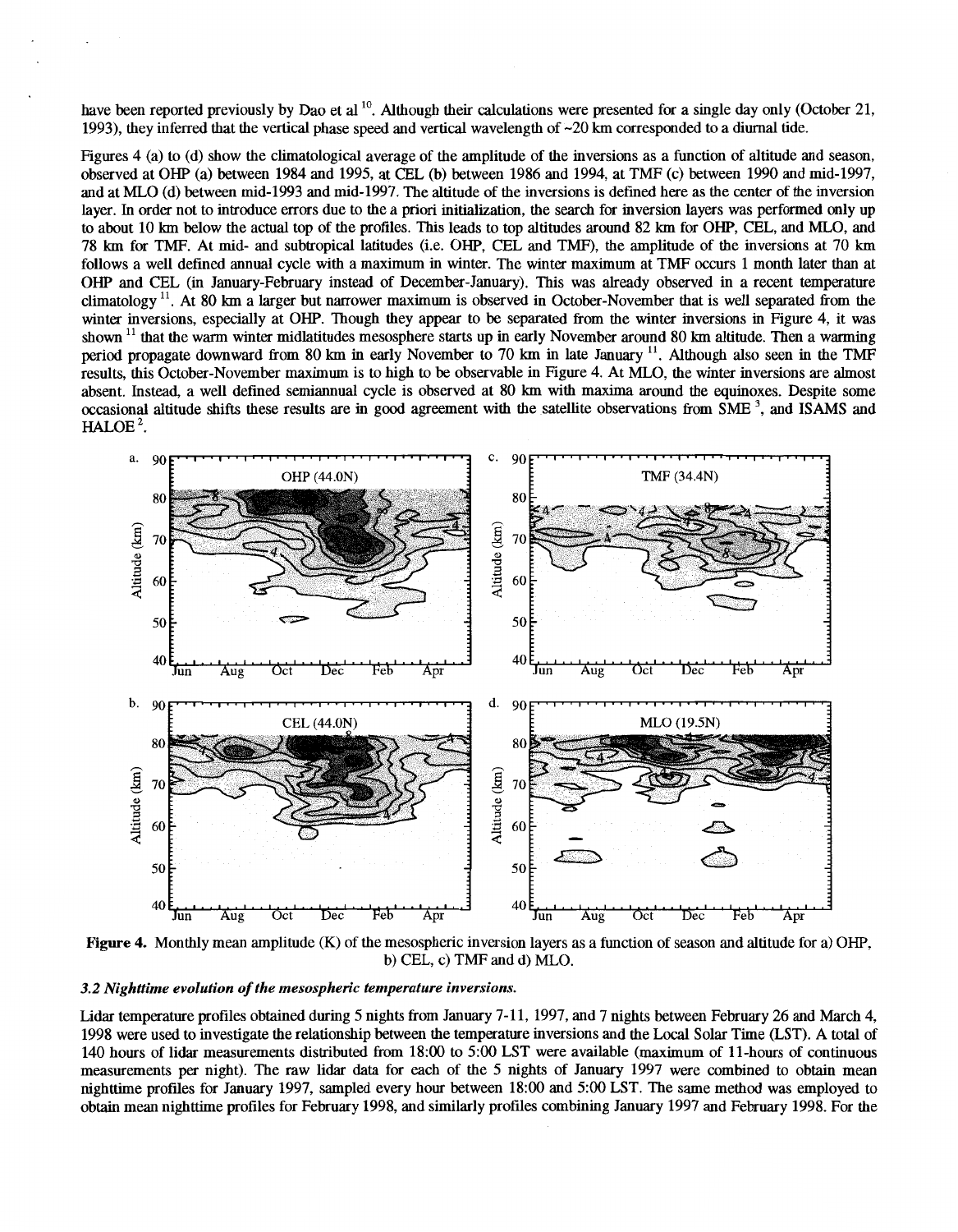three periods defined above, the nightly average profile was subtracted from each of the hourly mean profiles. The temperature differences obtained in February 1998 every hour between 18:OO and *500* LST are contoured as a function of altitude and time in Figure 5. For brevity, only the results from February 1998 will be shown. A very similar behavior has been observed in January 1997. A well defined thin layer of strong temperature change between 60 and 70 km, *can* be observed in figure 5, the result of the downward propagating temperature inversions. Also well defined is a wide layer of continuous cooling between 40 and  $60 \text{ km}$  and highly consistent with previous observations at winter midlatitudes  $^{12}$ . The temperature differences observed by lidar were compared to the corresponding values calculated from the outputs of tidal models. The diurnal and semidiurnal phases and amplitudes from GSWM <sup>13</sup> were used to compute the GSWM temperature differences from nighttime average. These differences predicted by GSWM in January at the latitude of TMF are plotted in figure 6 with the same scales as figure 5. This way, the lidar results *can* be directly compared to GSWM. Since it has frequently been found that observed diurnal and semidiurnal amplitudes and those predicted by GSWM differ by at least a factor of two <sup>10, 14, 4</sup>, the differences plotted in Figure 6 were determined by doubling the GSWM values. Remarkable similarities are found between the lidar and GSWM results. The warm early night and cold late night observed between 40 and *60* km is predicted by GSWM but between 40 and 55 km. The cold early night and warm late night observed by lidar in the thin layer 65-70 km (result of the downward propagating temperature inversion) is also predicted between 55 and 65 **km**  by GSWM but with **a** much smaller amplitude. This last result would indicate that the mesospheric temperature inversions observed above TMF in winter are the result of the combined effect of the diurnal and semidiurnal components. Finally, although some geophysical and instrumental noise remains above 75 km in the lidar **data** it seems that the beginning of the night is warmer than the end of the night, especially in January 97 (not shown). This istill observed in February 98 but with a weaker amplitude. Again this is in good agreement with GSWM which predicts a larger effect of the semidiurnal component in January than in April (not shown).



**Figure 5.** Hourly-mean lidar temperature differences from the nighttime average calculated for the 7 nights of February 1998 taken together.



**Figure** *6.* Same as figure 5 but the temperature differences were calculated using the phases and twice the amplitudes of the diurnal and semidiurnal components predicted by GSWM at 34.4"N in January.

#### **4. DISCUSSION AND CONCLUSION.**

[Figures 1](#page-1-0) to 6 in this paper reveal three principal results:

1) The observations of the inversion layers above TMF (34.4"N) and MLO (19.5"N) are in very good agreement with the previous observations and climatologies obtained by lidar, SME, ISAMS, and HALOE at similar latitudes <sup>2, 3</sup>.

2) There appear to be at least two distinct types of inversions:

- The first are the winter mid-latitude inversions occurring near 70 km altitude in December-January above *OHP* and CEL **(44"N)** and 1- to 2-months later above TMF (34.4%). The winter inversions have previously been observed many times in both Northern and Southern hemispheres by SME, ISAMS, and HALOE<sup>2, 3</sup>.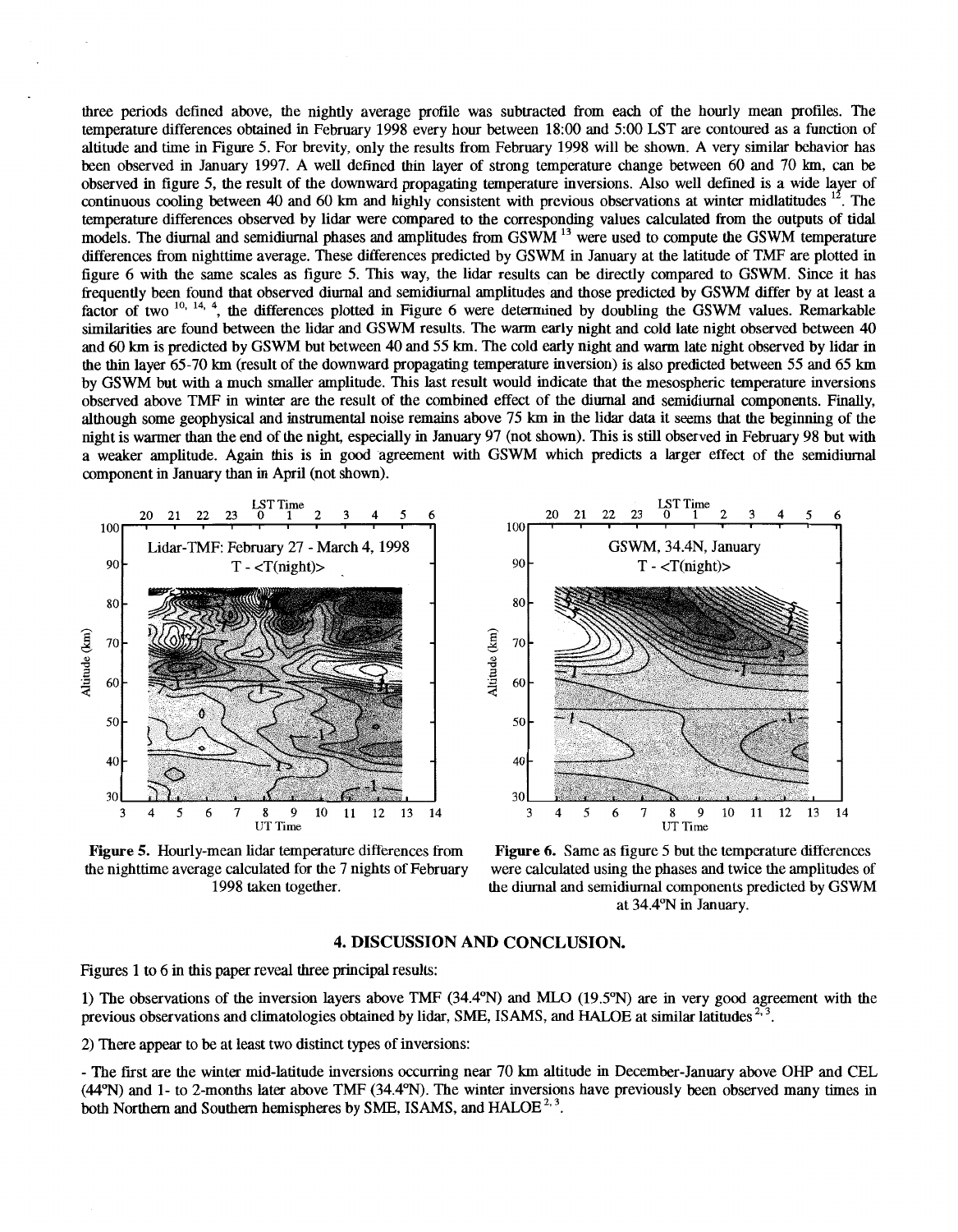- The second type **of** inversions occurs at higher altitudes (80-85 **km)** at the equinoxes above MLO (19.5"N). Many inversion layers have also been observed at these altitudes and at the equinoxes by SME, ISAMS, and HALOE at low latitudes, with a maximum amplitude at the equator  $2$ .

- **A** possible third kind of inversion has been observed in October-November near 80 **km** above *OHP,* CEL, and TMF. These inversions appear to be well separated from those occurring at 70 **km** in winter and it is not clear whether they belong to the first type (winter midlatitude inversions) or to the second (equinox inversions), *or* even to a third type

**3)** The winter inversions above TMF have been found to be strongly LST-dependent, with some remarkable qualitative similarities in the resulting thermal structure with the tidal model GSWM.



Lidar-TMF estimations for February 1998

**Figure 7.** Diurnal (left) and semidiumal (right) amplitudes (top) and phases (bottom) estimated from the February 1998 lidar measurements at TMF (solid lines and circles) and predicted by **GSWM** at 34.4"N in January (dotted lines and triangles).

Despite some important quantitative disagreement, result **3)** would suggest that the middle atmospheric tides play a key-role in the formation or at least in the modulation of the temperature inversions. The logically occurring question is: Is this layer the result of a purely tidal signature, or is there a local effect (such as a 24-h period gravity wave forced in the lower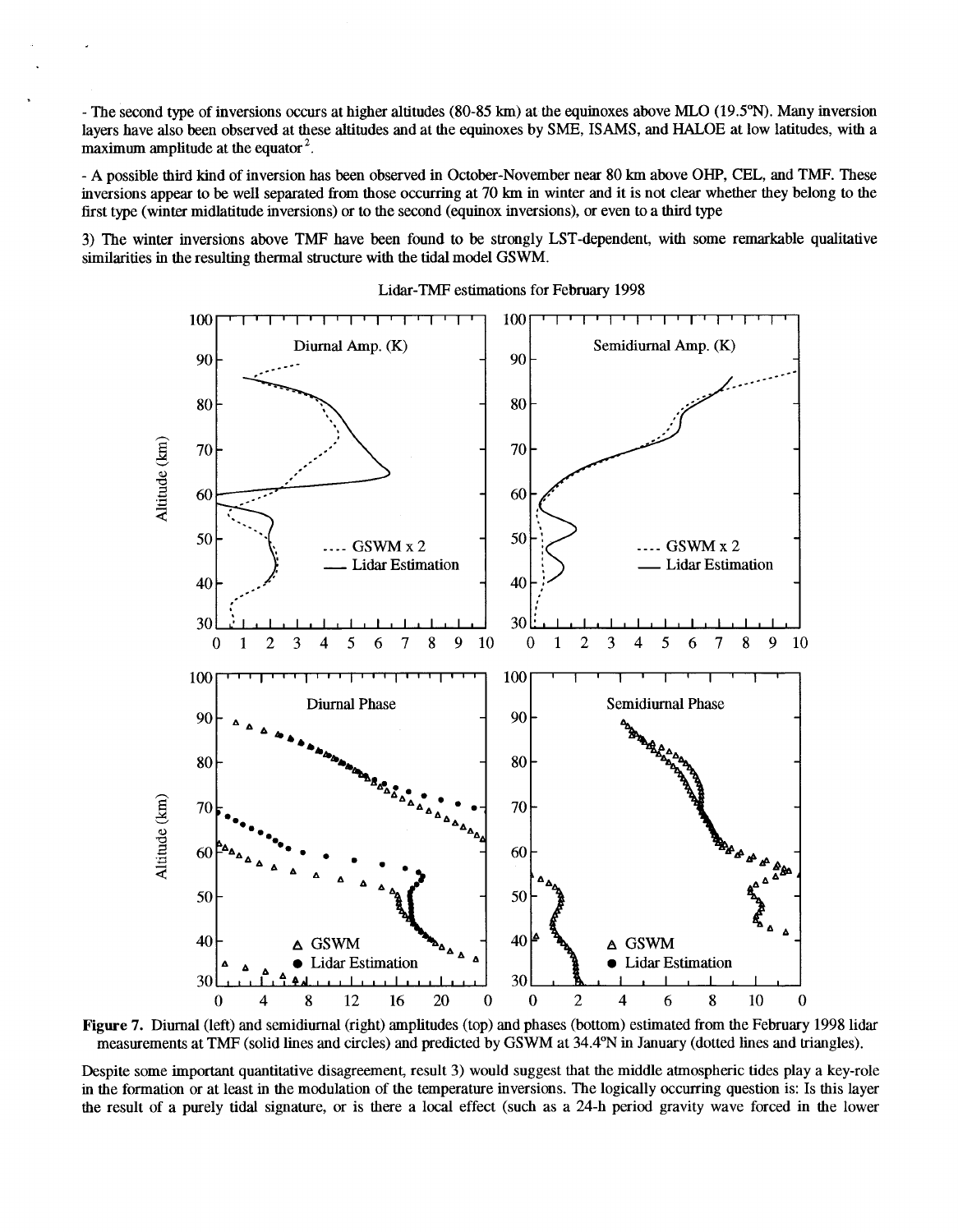atmosphere), *or* could it be the result of coupling between gravity waves and tides? The suggestion of a local effect seems to be less probable since the temperature inversions and their LST-related behavior have been frequently observed at different locations<sup>2, 4, 15</sup> preferentially suggesting a more global effect. Therefore in the following discussion, we will focus only on the possible effect of pure tidal oscillations and on the possible effect of gravity wave-tidal coupling.

Assuming that the lidar observations in the mesosphere and, in particular, the temperature inversions are representative of a pure tidal signature, a major theoretical barrier has to be overcome. How large *can* the diurnal and semidiurnal amplitudes be at 70 km altitude to lead to inversions with frequent 25 K amplitudes? Using a "first guest" method and using simulated data, the diurnal and semidiurnal phases and amplitudes have been estimated using the nighttime lidar profiles. A detailed method for the estimation of the tidal components has been recently presented by Leblanc **l6** . While the semidiurnal component remains smaller than the diurnal component (especially below 70 km) and consequently could not be correctly estimated in the entire middle atmosphere, the diurnal component has been clearly identified. The diurnal and semidiurnal component estimated from the lidar observations are plotted in figure 7 together with that of GSWM. It appears that the estimated diurnal amplitude and phase are qualitatively close to those calculated by **GSWM** but shifted by a few kilometers in altitude. In particular, the fast phase transition calculated to be around 58 km by GSWM and corresponding to the transition between the upper stratospheric forced (trapped) modes and the upward propagating modes has been estimated using the lidar data to be around **63** km, i.e., -5 km higher. Immediately above this altitude the warm late **night** following the cold early night is the consequence of a fast growing diurnal amplitude with height. However, this behavior is contained in only a 5-8 km thin layer because of the emergence of the semidiurnal component at upper altitudes. This latter together with the diurnal component is responsible for the warm early night then cold late night observed between 70 km and 75 km. The estimated diurnal amplitude has a minimum at 58 km (transition between trapped and propagating modes) and a maximum of 6.5 K at 65 km, with an associated phase around 2:00 LST. The diurnal amplitude calculated by GSWM has its minimum at 56 km and a maximum of 2.5 K around 72 km. The estimated semidiurnal phase is close to that of GSWM, with still a factor of two between the calculated and estimated amplitudes. Thus, using estimated components qualitatively close to those calculated by GSWM it is possible to reproduce adequately the nighttime behavior of the temperature inversions. The cold bottom part of the inversion is mainly governed by the diurnal oscillation while the warm top part of the inversion is actually governed by both the diurnal and semidiurnal oscillations. Above 75 km, the semidiurnal component is dominant and leads to a cold midnight and warm late night above **80** km. The resulting temperature profile above 75 km therefore **shows** the downward propagation of a second inversion with its bottom observable at the end of the night in some of the lidar profiles around **80**  km altitude (not shown).

Although it has been shown that it is at least qualitatively possible to explain the formation of the temperature inversions with the effect of pure tidal oscillations, the alternative explanation of a gravity wave-tidal coupling is not unlikely. Indeed, using 2D numerical modeling Liu and Hagan<sup>17</sup> have shown that the altitude and severity of the gravity wave breaking and its consequences *can* be strongly influenced by the background wind, especially the tidal wind. The gravity wave breaks preferentially in the region of strong vertical shear with the same sign as that of the gravity wave phase speed. Then, turbulence, diffusion and advection lead to cooling and heating layers, following the same mechanism modeling of gravity wave-mean flow interaction '\*\* **19.** The difference to previous modeling is the LST dependence of the vertical shear (or in case of wave overturning the suradiabatic temperature gradient) and consequently the LST dependence of the formation of the inversions. This LST- and, especially, gravity wave-related mechanism would clarify two major striking features which have not been elucidated previously. The strong day-to-day variability observed in many cases and the large amplitudes, sometimes reaching **3540** K at winter midlatitudes '. In addition, the simulations are able to produce a second temperature inversion (multiple breaking levels) located one vertical wavelength higher which is consistent with the observations

At this time, there are no available observations capable of favoring either of the two possible mechanisms described above for the formation of the winter midlatitude temperature inversions. The similarities between the observations and the outputs from GSWM are remarkable but there is still a large disagreement in the amplitudes involved to assert that purely tidal oscillations are responsible for the formation of the temperature inversions. *On* the other hand, numerical modeling has shown that LST-dependent temperature inversions *can* develop after gravity breaking but the mechanistic model used in that case is at an early stage of development and more simulations have to be made to locate and quantify more precisely the resulting mesospheric heating and cooling. In contrast, the higher altitude inversions **(85-90** km) occurring at lower latitudes during the equinoxes and at mid-latitudes 1-2 months later may be more directly tidal related. Their observed seasonal variations and amplitudes are more consistent with the tidal theory. For both winter inversions and high altitude inversions it is probable that several mechanisms interact with each other. More temperature measurements in the mesosphere, in particular over full 24-hour cycles, are necessary to refine our estimations of the thermal tidal components and have a better